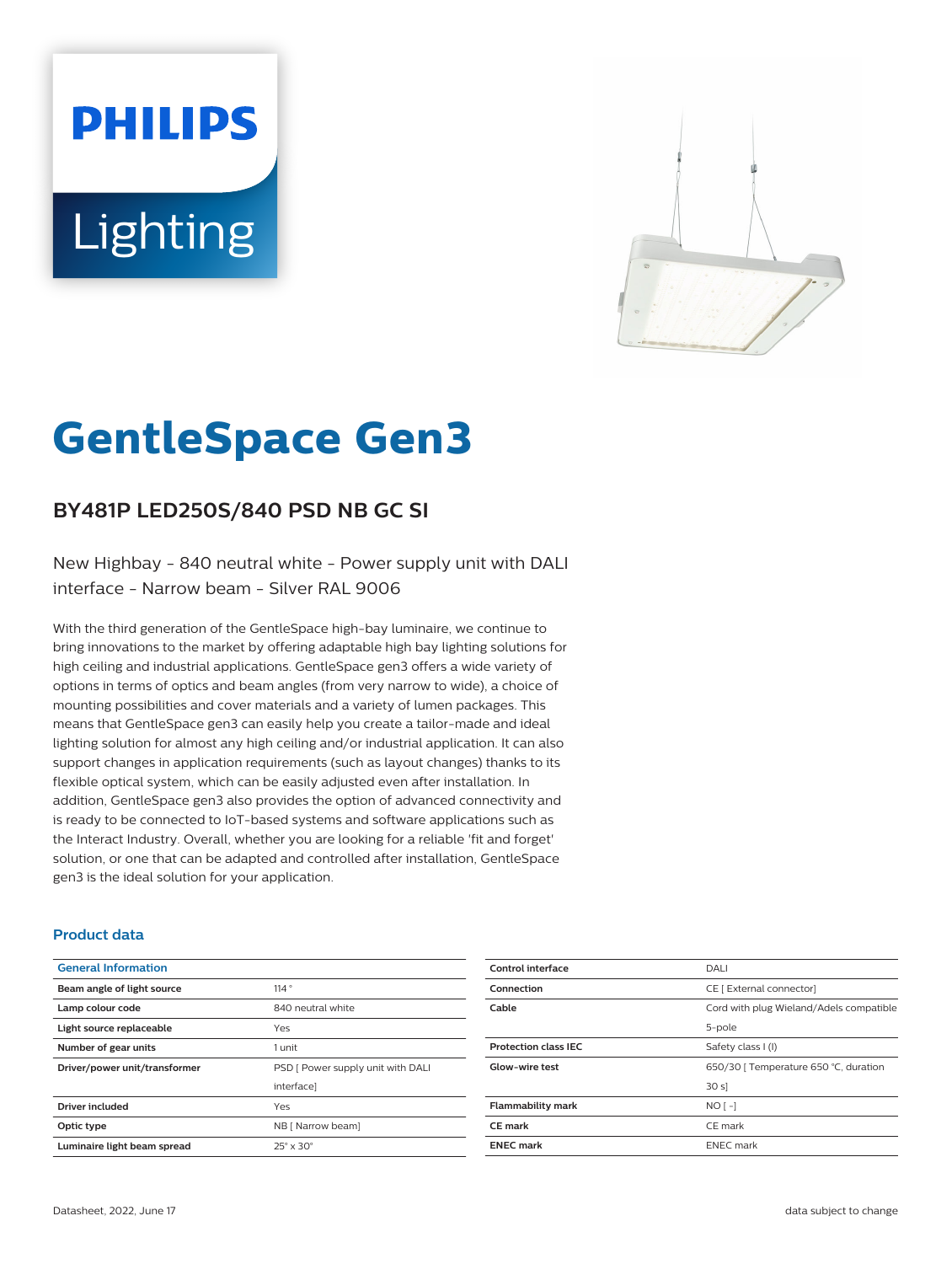## **GentleSpace Gen3**

| <b>Warranty period</b>                  | 5 years                                   |
|-----------------------------------------|-------------------------------------------|
| Constant light output                   | <b>No</b>                                 |
| Number of products on MCB (16 A type B) | 12                                        |
| Photobiological risk                    | Photobiological risk group 1 @ 200mm to   |
|                                         | EN62471                                   |
| <b>EU RoHS compliant</b>                | Yes                                       |
| <b>Product family code</b>              | BY481P [ New Highbay]                     |
| Unified glare rating CEN                | Not applicable                            |
|                                         |                                           |
| <b>Operating and Electrical</b>         |                                           |
| <b>Input Voltage</b>                    | 220-240 V                                 |
| Input frequency                         | 50 to 60 Hz                               |
| Initial CLO power consumption           | - W                                       |
| Average CLO power consumption           | $-W$                                      |
| Inrush current                          | 5.1A                                      |
| Inrush time                             | 76 ms                                     |
| Power factor (min.)                     | 0.9                                       |
|                                         |                                           |
| <b>Controls and Dimming</b>             |                                           |
| Dimmable                                | Yes                                       |
|                                         |                                           |
| <b>Mechanical and Housing</b>           |                                           |
| <b>Housing material</b>                 | Aluminium                                 |
| <b>Reflector material</b>               |                                           |
| <b>Optic material</b>                   | Polycarbonate                             |
| Optical cover/lens material             | Glass                                     |
| <b>Fixation material</b>                | Steel                                     |
| Optical cover/lens finish               | Clear                                     |
| Overall length                          | 600 mm                                    |
| <b>Overall width</b>                    | 490 mm                                    |
| <b>Overall height</b>                   | 110 mm                                    |
| Colour                                  | Silver RAL 9006                           |
| Dimensions (height x width x depth)     | 110 x 490 x 600 mm (4.3 x 19.3 x 23.6 in) |
|                                         |                                           |
| <b>Approval and Application</b>         |                                           |
| Ingress protection code                 | IP65 [ Dust penetration-protected, jet-   |
|                                         | proof]                                    |
| Mech. impact protection code            | IK07 [2 J reinforced]                     |
|                                         |                                           |
|                                         |                                           |

| <b>Initial Performance (IEC Compliant)</b> |                        |
|--------------------------------------------|------------------------|
| Initial luminous flux (system flux)        | 25000 lm               |
| Luminous flux tolerance                    | $+/-10%$               |
| Initial LED luminaire efficacy             | 154 lm/W               |
| Lamp colour temperature                    | 4000 K                 |
| <b>Colour Rendering Index</b>              | >80                    |
| Initial chromaticity                       | $(0.38, 0.38)$ SDCM <3 |
| Initial input power                        | 162 W                  |
| Power consumption tolerance                | $+/-10%$               |
|                                            |                        |

# **Over Time Performance (IEC Compliant)**

| Control gear failure rate at median useful life 5 %  |      |
|------------------------------------------------------|------|
| 50.000h                                              |      |
| Control gear failure rate at median useful life 10 % |      |
| 100.000h                                             |      |
| Lumen maintenance at median useful life*             | L90  |
| 50.000h                                              |      |
| Lumen maintenance at median useful life*             | 1.80 |
| 100.000 h                                            |      |
|                                                      |      |

#### **Application Conditions**

j.

| Ambient temperature range          | $-30$ to $+45$ °C. |
|------------------------------------|--------------------|
| Performance ambient temperature Tq | 45 °C              |
| Maximum dimming level              | 10%                |
| Suitable for random switching      | N∩                 |

| <b>Product Data</b>               |                                 |
|-----------------------------------|---------------------------------|
| Full product code                 | 871869940734600                 |
| Order product name                | BY481P LED250S/840 PSD NB GC SI |
| EAN/UPC - product                 | 8718699407346                   |
| Order code                        | 910500465540                    |
| SAP numerator - quantity per pack |                                 |
| Numerator - packs per outer box   |                                 |
| <b>SAP</b> material               | 910500465540                    |
| SAP net weight (piece)            | 12.000 kg                       |
|                                   |                                 |